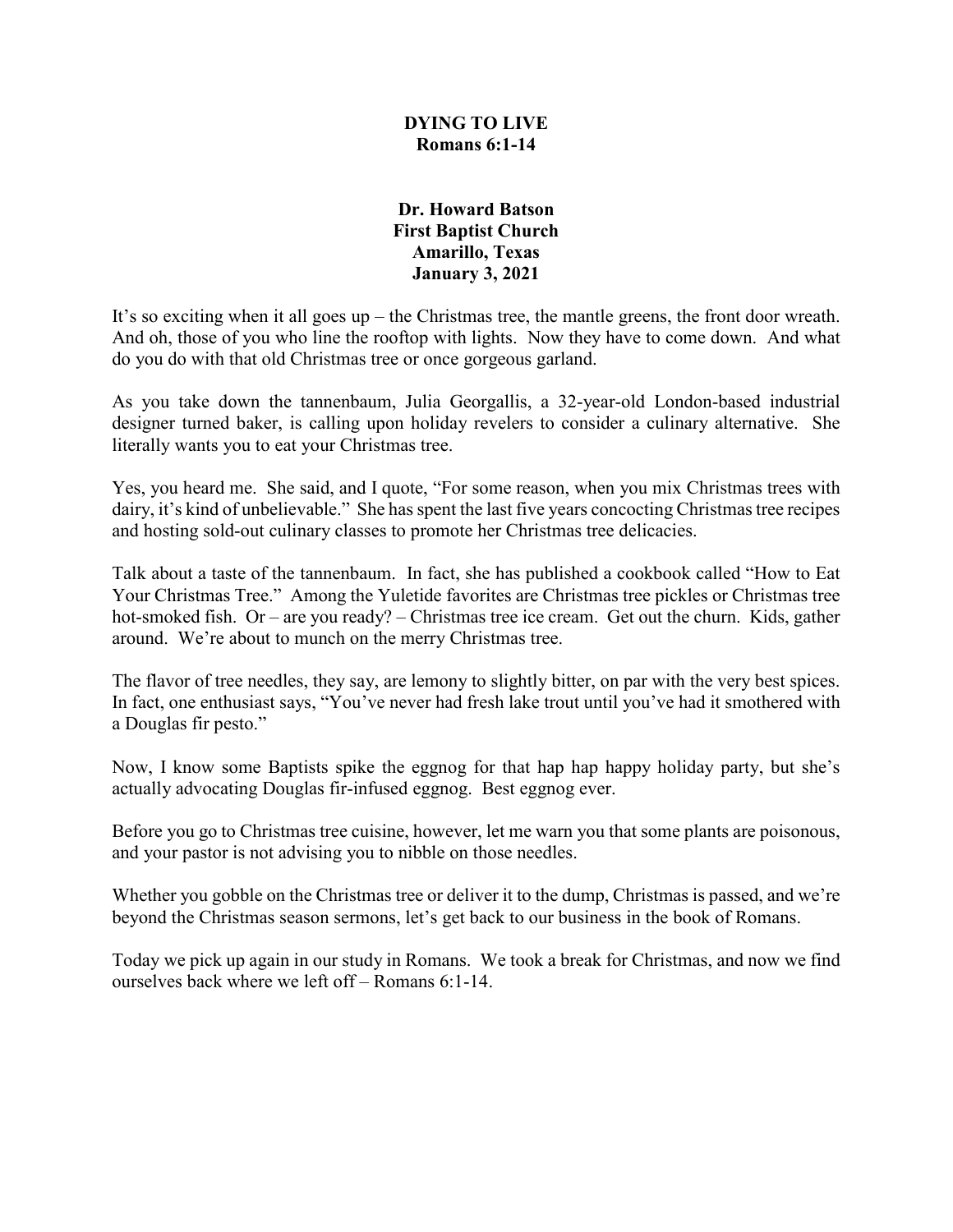#### **I. Died to sin (v. 2)**

Paul was being slandered. Turn back to Romans 3:8. Some of Paul's enemies, those who loved the law more than the grace of God, had mistakenly portrayed Paul as saying something along these lines: "Let us sin more that grace may abound."

Look at Romans 3:8. And why not say (as we are slanderously reported and as some claim that we say), "Let us do evil that good may come"?

Or in Romans 6:1. What shall we say then? Are we to continue in sin so that grace may increase?

If the answer is "yes," then nothing has changed about the lives of believers compared to the lives of unbelievers. Sin, therefore, and its co-conspirator, death, would still rule in our lives.

Paul, in our passage today, draws on the believer's experience of baptism, contending that believers have died to sin when they died with Christ. The believer's destiny is tied to Christ's destiny.

I want you to notice all the language of "with" or "participation." We are buried with Him (6:4). United with Him in death (6:5). Crucified with Him (6:6). Died with Christ (6:8) to rise with Christ  $(6.5)$  and live with Him (6:8). Put bluntly, those joined to Christ have died to sin, and, therefore, cannot continue to live in sin.

Paul's first idea here is that we have died to sin when Christ died bearing our sin on His back. He said (v. 14) that we now live under grace and not under law.

In verse 5, the word for "united" is *symphytoi*. You see where we get the word "symphony" from – to grow together, to fuse together, to harmonize. Our death is harmonized with Christ's death.

But avoid the misconception that we can now live loosely. May it never be (v. 2). Paul's enemies were saying Paul's reasoning goes like this: "My sin magnifies God's glory and God's grace. Therefore, the more I sin, the more God gets to forgive. So, if you follow Paul, you're following a lawless life, a life lived in sin."

That is a crude parody of Paul's gospel. Paul has said that we don't live under the law; we live under grace. But as God gives grace, obedience flows from the faith we have in God's transforming grace. In fact, the very process of dying with Christ and dying to sin re-creates those of us who accept the narrative of Christ. And it generates holiness (2 Corinthians 3:18).

In fact, so sure is Paul that we have a break with our old sinful life, our Adam-like life, that he says we are undergoing death to sin. Paul doesn't keep shouting "Stop sinning." Instead, he argues that we no longer live under sin's dominion. We are no longer slaves to sin because we have a new status as those who have died to sin. When we're baptized, when we plunge under the water,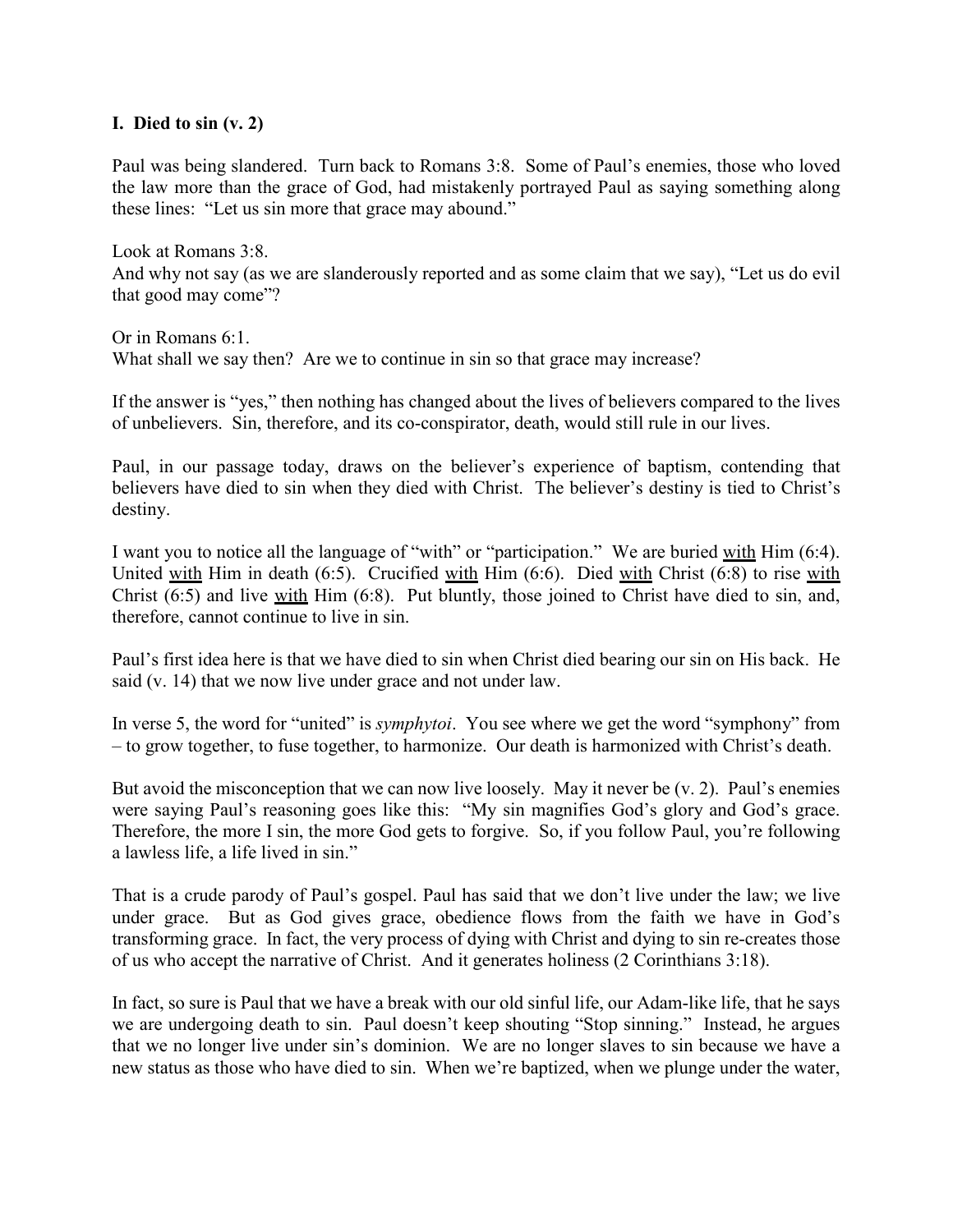it is a sign that dying with Christ in baptism signifies our acceptance of Christ's death for our sins as our own death to sin (v. 7).

Throughout Romans 6 there are metaphors for slavery. A slave no longer has a legal obligation to a master once a slave is dead. Death abolishes the claim of ownership. In Christ, we have died to sin, and sin, therefore, is no longer our master. Dying with Christ, we thereby terminate sin's rule and reign over us.

In 1 Corinthians 15:3-4, Paul pens that he has passed on the things of first importance. In other words, this is what is really important about the story of Jesus: That Christ died for our sins, was buried, and was raised on the third day. There's the gospel right there – it's all you need to know. Christ died for our sins, was buried and raised on the third day. And we portray a picture of that gospel in our baptism. Being baptized, we are saying we died with Him, we are buried with Him, and we shall rise with Him.

What does it mean (v. 2) to have "died to sin," to be baptized into Christ's death (v. 3)? A believer is so united with Christ in baptism that Christ's death is viewed as the death of the one who is baptized. The old life in Adam is set under the judgment of the cross and dies and is buried with Christ. The new life in Christ, therefore, rises out of the baptismal waters. When you are baptized, you are proclaiming "Jesus is Lord" and putting your faith in the fact that God raised Him from the dead.

Look at verses 10-11.

For the death that He died, He died to sin once for all; but the life that He lives, He lives to God. Even so consider yourselves to be dead to sin, but alive to God in Christ Jesus.

He died to sin. But death isn't the end of the story.

# **II. We are alive to God (v. 11).**

Yes, the second part is "alive to God." If we die with Him, we rise with Him (v. 8).

It was unusual to say the least. Talk about planning ahead. I officiated at a funeral service several years ago, and the family handed me a thank you note. Now, it's not unusual to receive a thank you note from the family, but this note was written and signed by the dear saint whose funeral I performed. She was completely prepared for the service: the casket had been purchased, the songs and the soloists were selected; scripture was chosen. She had even written a poem to her family, which was to be read at the service. She'd sold the house, sold the car, and labeled every item in the house as to whom it should belong upon her death. I had never seen anything quite like it in all my days as a pastor.

Unlike this prepared saint who faced death with courage and confidence, however, many people recoil at conversations about death and life after death.

# **While sunning himself in the Bahamas, a wealthy English businessman received a telegram from his butler, which read simple: "Cat dead." Distraught at the loss of his beloved pet, the**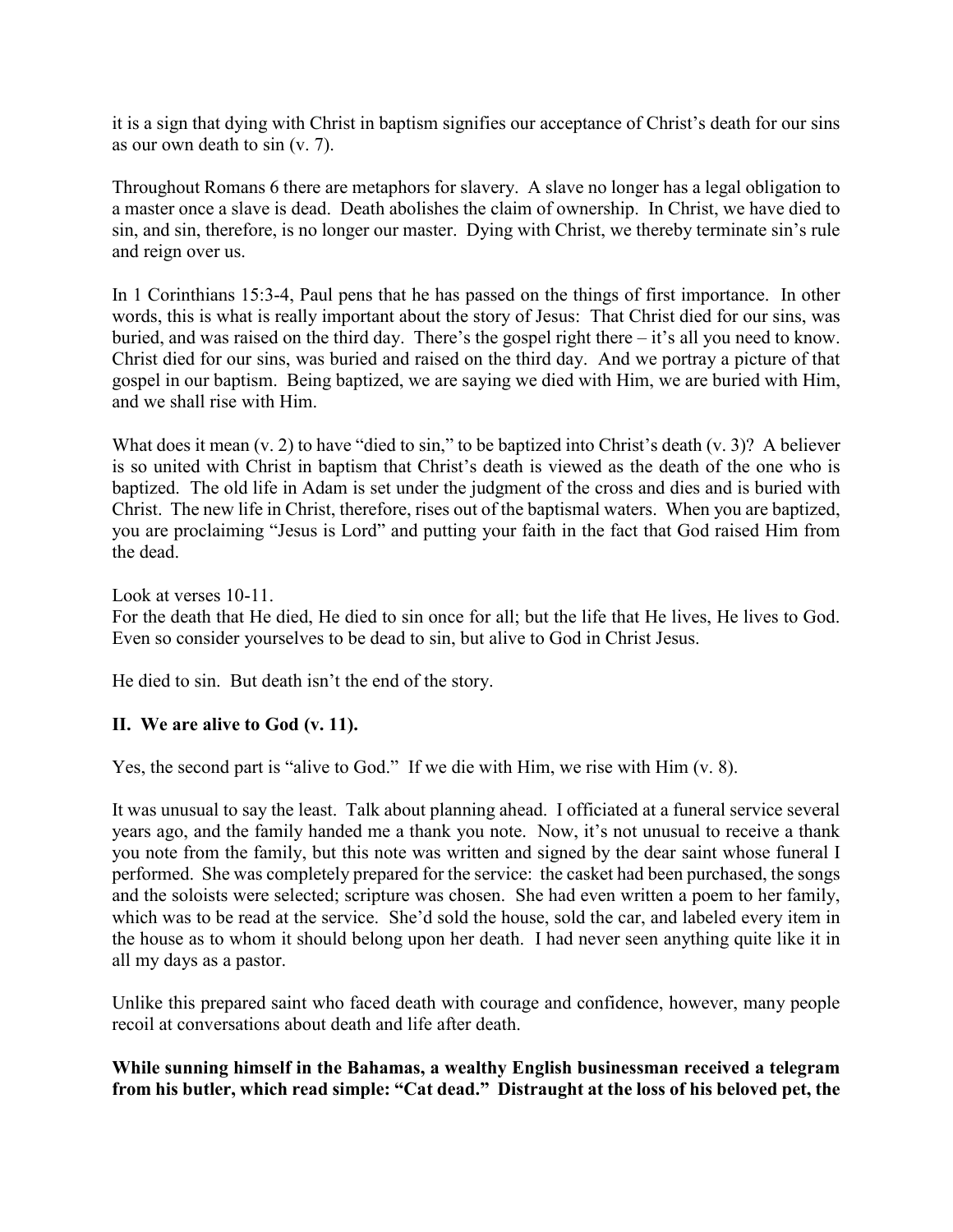**businessman cut short his holiday and returned home. After giving the cat a decent burial in the garden, he chastened his butler for the cold-hearted nature of the telegram.** 

**"James, you should break bad news gently," he said. "If I had been telling you that your cat had died, I would have sent a telegram saying: 'The cat's on the roof and can't get down.' Then a few hours later I would have sent another telegram, saying: 'The cat's fallen off the roof and is badly hurt.' Finally, a couple of hours after that, I would have sent a third telegram, saying" 'The cat had sadly passed away.' That way, you would have been gradually prepared for the bad news and would have been able to deal with it better."**

**"I understand, sir," said the butler. "I will bear that in mind in the future."**

**With that, the businessman booked another ticket to the Bahamas and resumed his holiday.**

## **Two days later, he received another telegram from his butler. It read: "Your mother-in-law is on the roof and can't get down." (www.jokes. christian.com)**

Since the beginning of time, man's greatest fear has been the fear of death. George Tilboarg tells us that the fear of death is present in our mental functioning at all times. Melanie Klein, a British psychologist, added that the fear of death is at the root of all human anxiety.

One thing is certain, when we preach on death, no one is left out.

When it comes to preaching, most people think that the preacher is talking to someone else and not to them. But when the topic is death, you can be certain that I am talking to you. When it comes to life's ultimate statistic, the results are clear: one out of one dies. Death is no respecter of persons. The Bible says, "It is appointed unto man once to die and then the judgment."

You can try to postpone it, lessen the pain, deny its existence; but one thing is clear, you cannot escape it. There is an art to dying well, and it needs to be learned by men and women when they are healthy. If you want to know how to die right, then you need to know how to live right.

We will die in this life sooner or later and we will leave something and someone behind. A little girl looked at the obituaries and said, "Look, Mom, they all died in alphabetical order." But it doesn't happen that way. We must always be prepared.

The truth of the matter is that you and I write our own funerals every day. We cannot shortchange death.

So we must live as men and women preparing, learning the art of dying well. We write our funerals by what we say, by what we do. At every funeral, people attending evaluate the life of the departed one. The preacher digs deeply to call us to remember the good. Sometimes we ask him to be a maker of miracles. Regardless of what the pastor might say, our lives have already written the funeral. We spend our whole lifetimes preparing our funerals.

The good news, the gospel, is that in Christ we die to sin and are raised to eternal life.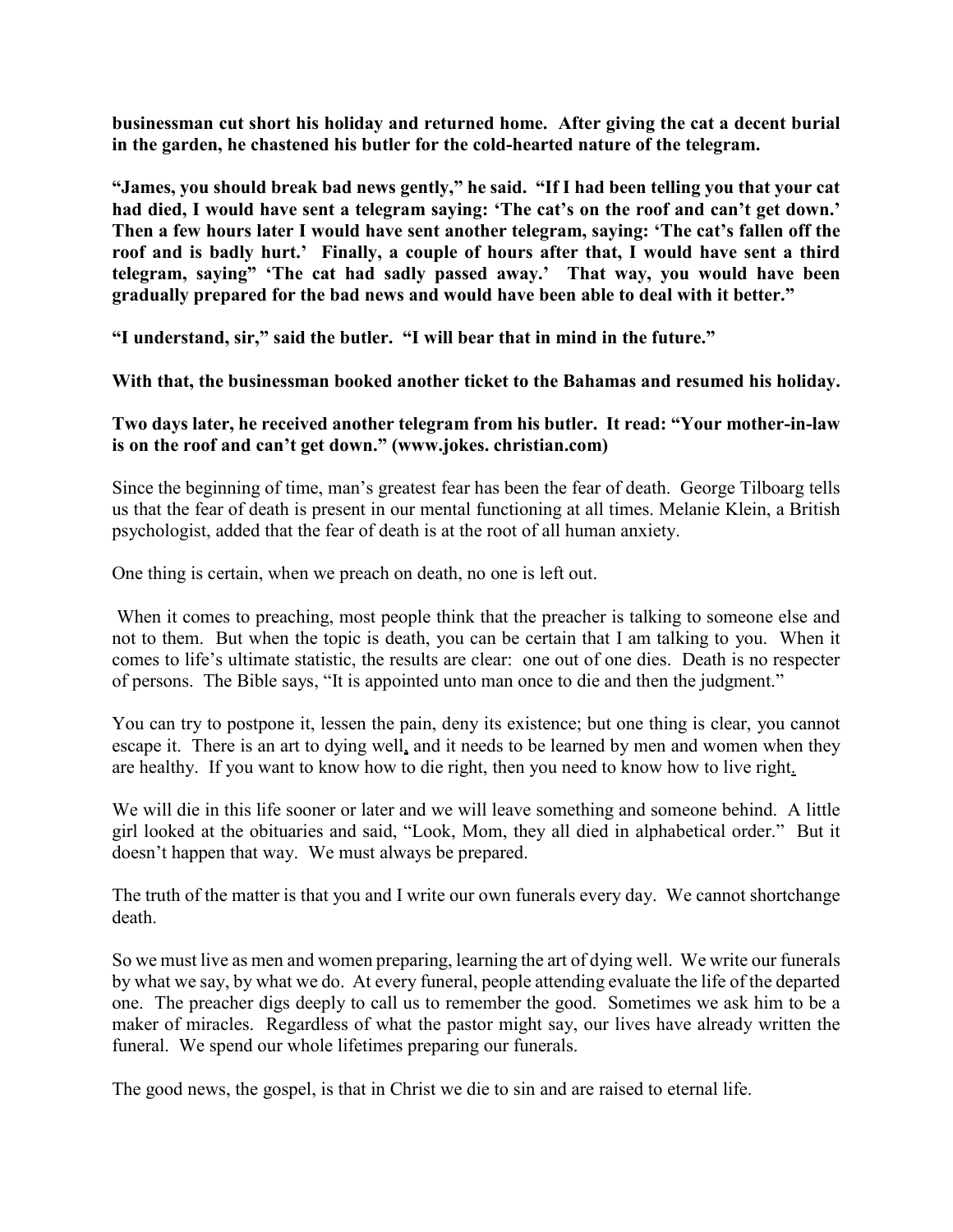Romans 6:5

Paul argues that the story of Jesus becomes our story.

We have been crucified with Christ. But also, because Christ was resurrected, we, too, will have forever life.

V. 5 – We don't have to live as slaves to sin because we were crucified on the cross with Christ.

Because Christ lives, we, too, will live.

**It was like the experience of Antonio Parr in Frederick Buechner's** *Open Heart***. As he stood at the Brooklyn graveside of his twin sister, "some stirring of the air or quick movement of squirrel or bird brought me back to myself," Parr recounts, "and just at that instant...I knew that the self I'd been brought back to was some fine day going to be as dead as Miriam...Through grace alone I banged right into it--not a lesson this time, a collision."** 

**Christian faith, however, has always argued that meaning in life will be found beyond life. "In my end is my beginning," the poet, T. S. Eliot, wrote. Those words are found not only in his early poem, "Burnt Norton," but also on his tombstone. In a profound way, where we are headed affects how we travel. And death, for all its mystery and starkness and seeming darkness, leads, for the believer, to something better than life.**

**Despite the richness of this world, the New Testament reminds us that we are on our way to a reality even clearer and more substantial than we presently experience. "Here we do not have an enduring city," the writer to the Hebrews wrote, "but we are looking for the city to come" (Hebrews 13:14, NIV). Or, as Paul put it, "We look not to the things that are seen, but to the things that are unseen" (2 Cor. 4:16, 18). (***Christianity Today***, June 24, 1991, p. 30)**

What Paul is trying to get us to see in Romans 6 is that if we die with Christ, we also rise with Him. It's the theology of participation. We participate in His death – that is, His death on the cross was our death to our old selves. And, thus, we shall surely participate in His resurrection if we have believed in Him, both who He is and what He has accomplished.

Notice what he says in Romans 6:8-11.

Now if we have died with Christ, we believe that we shall also live with Him, knowing that Christ, having been raised from the dead, is never to die again; death no longer is master over Him. For the death that He died, He died to sin once for all; but the life that He lives, He lives to God. Even so, consider yourselves to be dead to sin, but alive to God in Christ Jesus.

This is where the Messiah has been ever since the glory of the first Easter day. He is alive again, with a life that death cannot touch.

When Jesus called Jairus's daughter back to life, or when Lazarus was called forth from the tomb, those who were brought back to life were brought back to the same kind of life. In fact, I sort of feel sorry for those in the New Testament, for Lazarus had to face death all over again, as did those brought to life by Elijah or Elisha.